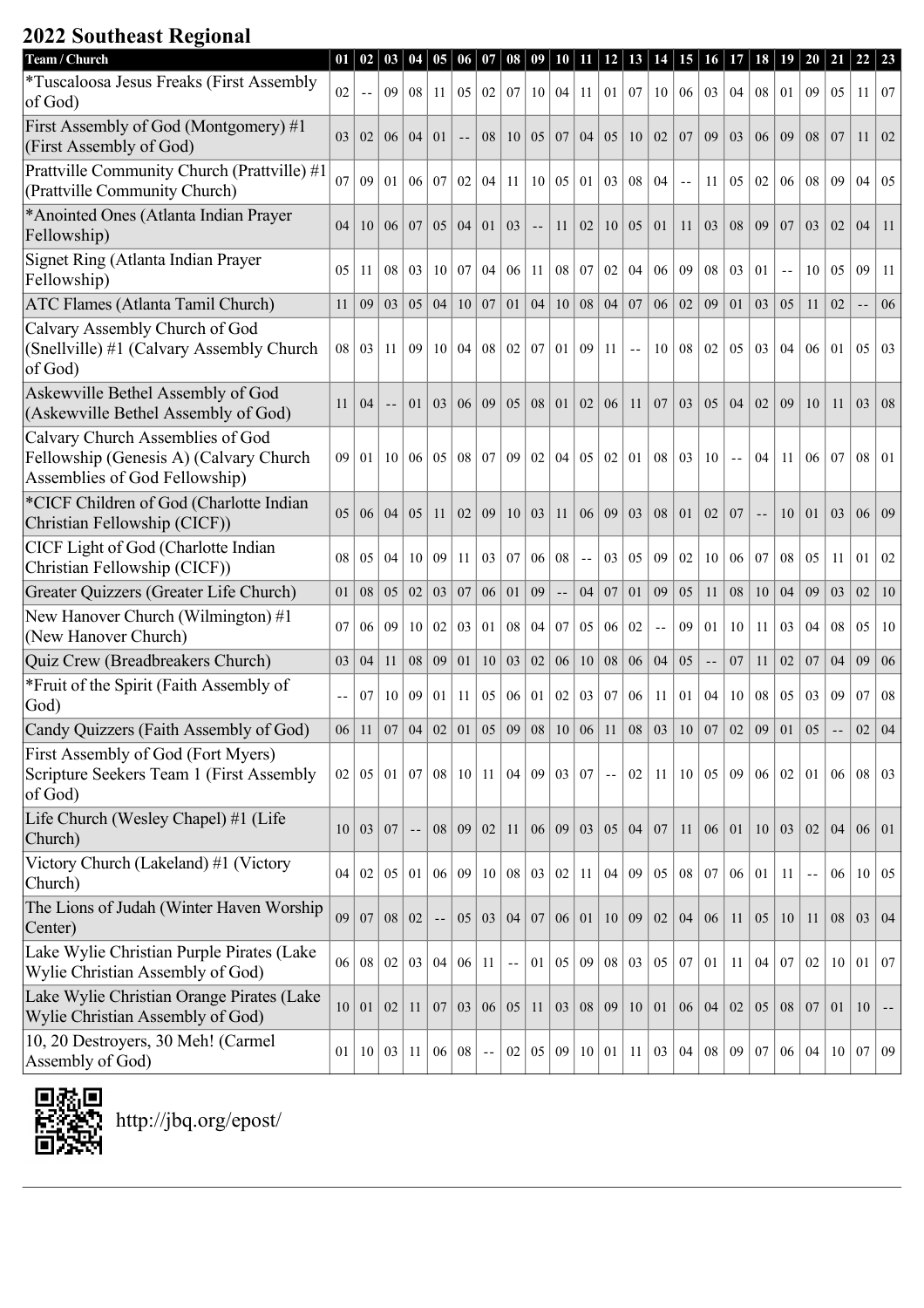| Team / Church / Coach                                       | <b>Quizzers</b>              | <b>Quizzers</b>          | <b>Offiicals</b>     |
|-------------------------------------------------------------|------------------------------|--------------------------|----------------------|
| *Tuscaloosa Jesus Freaks                                    | Will Pedram                  | Seth Olea                | Kara Burdine         |
| First Assembly of God                                       | Allyce Olea                  | Andrew Pedram            | Shelley Safford      |
|                                                             | Tucker Burdine               |                          |                      |
|                                                             |                              |                          |                      |
| <b>First Assembly of God (Montgomery) #1</b>                | Nathan Stojak                | Michael Stojak           | Benny Cunningham     |
| First Assembly of God                                       | Antonio Lewis                | Dallas Grant             | Sherry Sowers        |
|                                                             | <b>Bruno Gonzalez</b>        | Julian Espinosa          |                      |
|                                                             | Katelyn Darabaris            | Alyssa Darabaris         |                      |
| <b>Prattville Community Church (Prattville) #1</b>          | Elijah Ballenger             | Clara Faulk              | Franklin Damron      |
| Prattville Community Church                                 | Ariel Damron                 | Patience Ballenger       | Sienna Damron        |
|                                                             |                              |                          |                      |
|                                                             |                              |                          |                      |
| *Anointed Ones                                              | Harshish Jayakrishnan        | Harshine Jayakrishnan    | Jayakrishnan Karnan* |
| Atlanta Indian Prayer Fellowship                            | Alwin Stephen                | Adrin Joseph             | Stephen Karrupaya    |
|                                                             |                              |                          |                      |
| <b>Signet Ring</b>                                          | Jessica Vadranam             | Jessy Stephen            | Reuben Daniel        |
| Atlanta Indian Prayer Fellowship                            | <b>Steven Daniel</b>         |                          | Seetha Stephen       |
|                                                             |                              |                          |                      |
|                                                             |                              |                          |                      |
| <b>ATC Flames</b>                                           | Mrithun Renat Sriraman       | Mrinalika Renee Sriraman | Sriram Sriram*       |
| Atlanta Tamil Church                                        | Evangelin Grace Sheen        | Davis Devadasan          |                      |
|                                                             |                              |                          |                      |
| Calvary Assembly Church of God (Snellville) #1              | Joanna Varghese              | Aiden Thomas             | Benjamin Varghese    |
| Calvary Assembly Church of God                              | Johanna Shinu                | Joel Abraham             | Shinu Thomas         |
|                                                             | Joanne Shinu                 |                          |                      |
|                                                             |                              |                          |                      |
| <b>Askewville Bethel Assembly of God</b>                    | Savannah Olson               | Grace Olson              | Heather Dozier       |
| Askewville Bethel Assembly of God                           | Caelyn Pesce                 | Olivia Bazemore          | Lindsey Perry        |
|                                                             |                              |                          |                      |
| Calvary Church Assemblies of God Fellowship (Genesis A)     | Rian Darby                   | Hunter Darby             | <b>Braedan Darby</b> |
| Calvary Church Assemblies of God Fellowship                 | Hannan Rapaka                |                          | Corrie Darby         |
|                                                             |                              |                          |                      |
|                                                             |                              |                          |                      |
| *CICF Children of God                                       | Aena Merlyn Madhanraj        | Jordan Gopali            | Abraham Gopali       |
| Charlotte Indian Christian Fellowship (CICF)                | Rakshania Thomas             | Rebecca Ebenezer Joel    | Joel Ebenezer        |
|                                                             |                              |                          |                      |
| <b>CICF</b> Light of God                                    | Jonathan Thomas Gershom      | Joel Fenn                | Abisha Fenn          |
| Charlotte Indian Christian Fellowship (CICF)                | Samuel Freeman Rathina Kumar | Adrian Samuel Winsley    | Daniel Fenn          |
|                                                             |                              |                          |                      |
|                                                             |                              |                          |                      |
| <b>Greater Quizzers</b>                                     | Katelyn Teeter               | Lilly Wolfe              | Elizabeth Wolfe      |
| Greater Life Church                                         | Leah Salazar                 | Matthew Prakash          | Stephen Prakash      |
|                                                             |                              |                          |                      |
| <b>New Hanover Church (Wilmington)#1</b>                    | Sam Willson                  | Ella Willson             | Heather Ertzberger*  |
| New Hanover Church                                          | Joel Ertzberger              |                          | Paul Ertzberger      |
|                                                             |                              |                          |                      |
|                                                             |                              |                          |                      |
| <b>Quiz Crew</b>                                            | Sydney Antoine               | Richard Thomas           |                      |
| <b>Breadbreakers Church</b>                                 | Carmia Owens                 | Alexander Antoine        |                      |
|                                                             |                              |                          |                      |
| *Fruit of the Spirit                                        | Miguel Rios                  | Camden Spence            | Cristina Rios        |
| Faith Assembly of God                                       | Aubrey Spence                |                          | Jordan Spence        |
|                                                             |                              |                          |                      |
| <b>Candy Quizzers</b>                                       | Aila Smith                   | Micah Wise               | Alexis Mora          |
|                                                             |                              |                          |                      |
| Faith Assembly of God                                       | J.D. Pereira                 | Hannah Pereira           | Maira Smith          |
|                                                             |                              |                          |                      |
| First Assembly of God (Fort Myers) Scripture Seekers Team 1 | Maya Sifford                 | Malakai Sifford          | John Massaro         |
| First Assembly of God                                       | Bernardo Moreira             | Ian Victor               | Mariana Barreto *    |
|                                                             | Logan Petrey                 |                          |                      |
|                                                             | Noah Ringeisen               | Muna Uzo                 | Muna Enwere          |
| Life Church (Wesley Chapel) #1<br>Life Church               | Kamsi Uzo                    | Leah Manns               | Treasure Enwere      |
|                                                             |                              |                          |                      |
|                                                             | <b>Bethany Enwere</b>        | Johana Bull              |                      |
| Victory Church (Lakeland) #1                                | James Groves                 | Paul Groves              | Elisabeth Crowder    |
| Victory Church                                              | Isabella Kirchon             | Claire Kirchon           | Lynne Crowder        |
|                                                             |                              |                          |                      |
| The Lions of Judah                                          | Kynlee Hayes                 | Lillian Martin           | Andrew Martin        |
| Winter Haven Worship Center                                 | Elliana Martin               | Joel Villalba            | Reannah Horton       |
|                                                             |                              |                          |                      |
|                                                             |                              |                          |                      |
| Lake Wylie Christian Purple Pirates                         | Katie Wong                   | Liam Fossas              | Christopher Garner   |
| Lake Wylie Christian Assembly of God                        | Levi Jakab                   | Solomon Hopkins-Smith    | Elizabeth Garner     |
|                                                             | Eli Olson                    |                          |                      |
| Lake Wylie Christian Orange Pirates                         | Camryn Hawley                | Raegan Kilfoil           | Natasha Fossas*      |
| Lake Wylie Christian Assembly of God                        | Julian Francis               | Sawyer Noel              | Tamira Hopkins-Smith |
|                                                             |                              |                          |                      |
|                                                             |                              |                          |                      |
| 10, 20 Destroyers, 30 Meh!                                  | David Womble                 | Carson Scurlock          | Erika Womble         |
| Carmel Assembly of God                                      | <b>Hadley Smith</b>          | Charlie Womble           | Jason Smith *        |
|                                                             | Cannen Scurlock              |                          |                      |